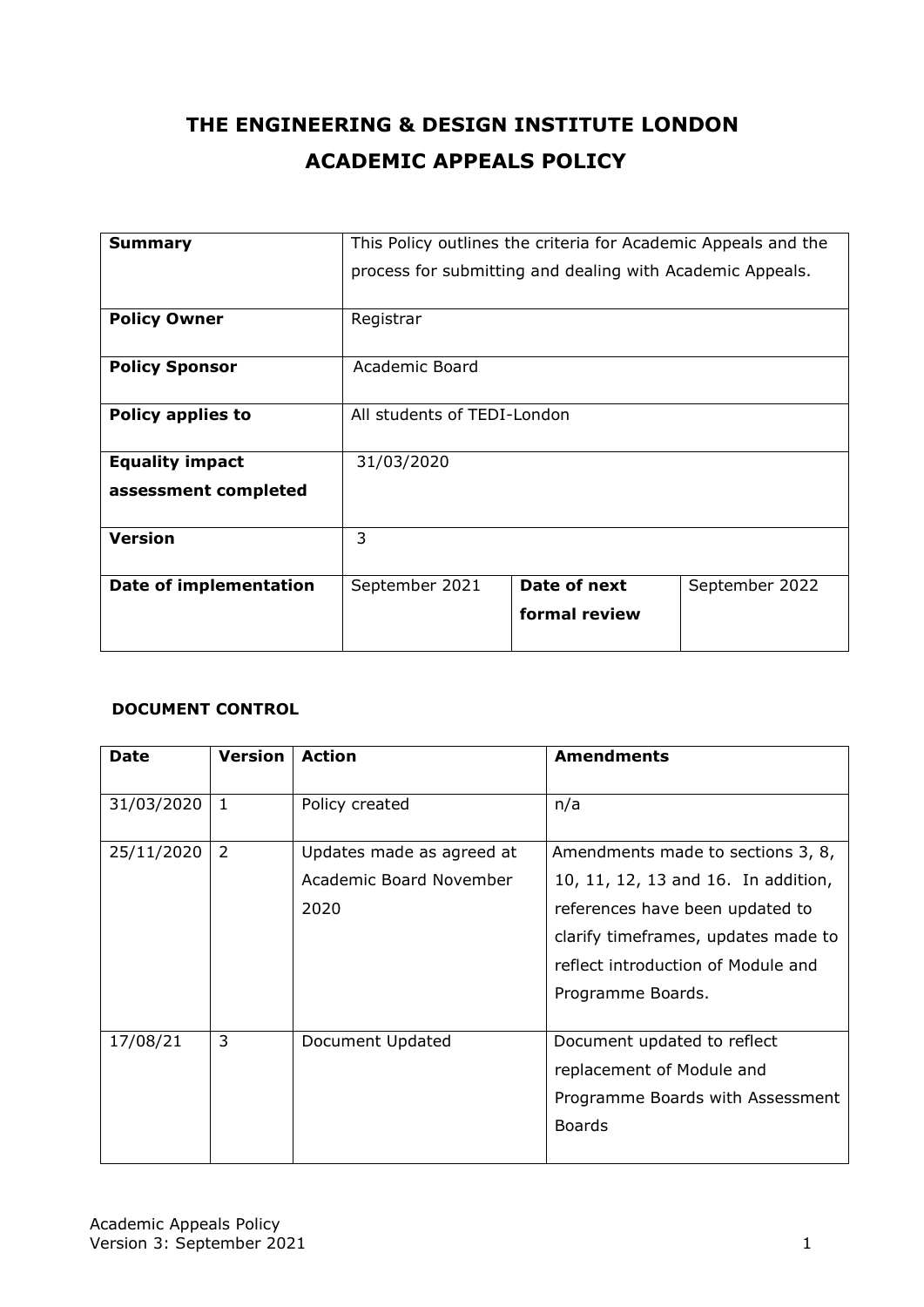## **Contents**

| 1.  |  |
|-----|--|
| 2.  |  |
| 3.  |  |
| 4.  |  |
| 5.  |  |
| 6.  |  |
| 7.  |  |
| 8.  |  |
| 9.  |  |
| 10. |  |
| 11. |  |
| 12. |  |
| 13. |  |
| 14. |  |
| 15. |  |
| 16. |  |
| 17. |  |
| 18. |  |
| 19. |  |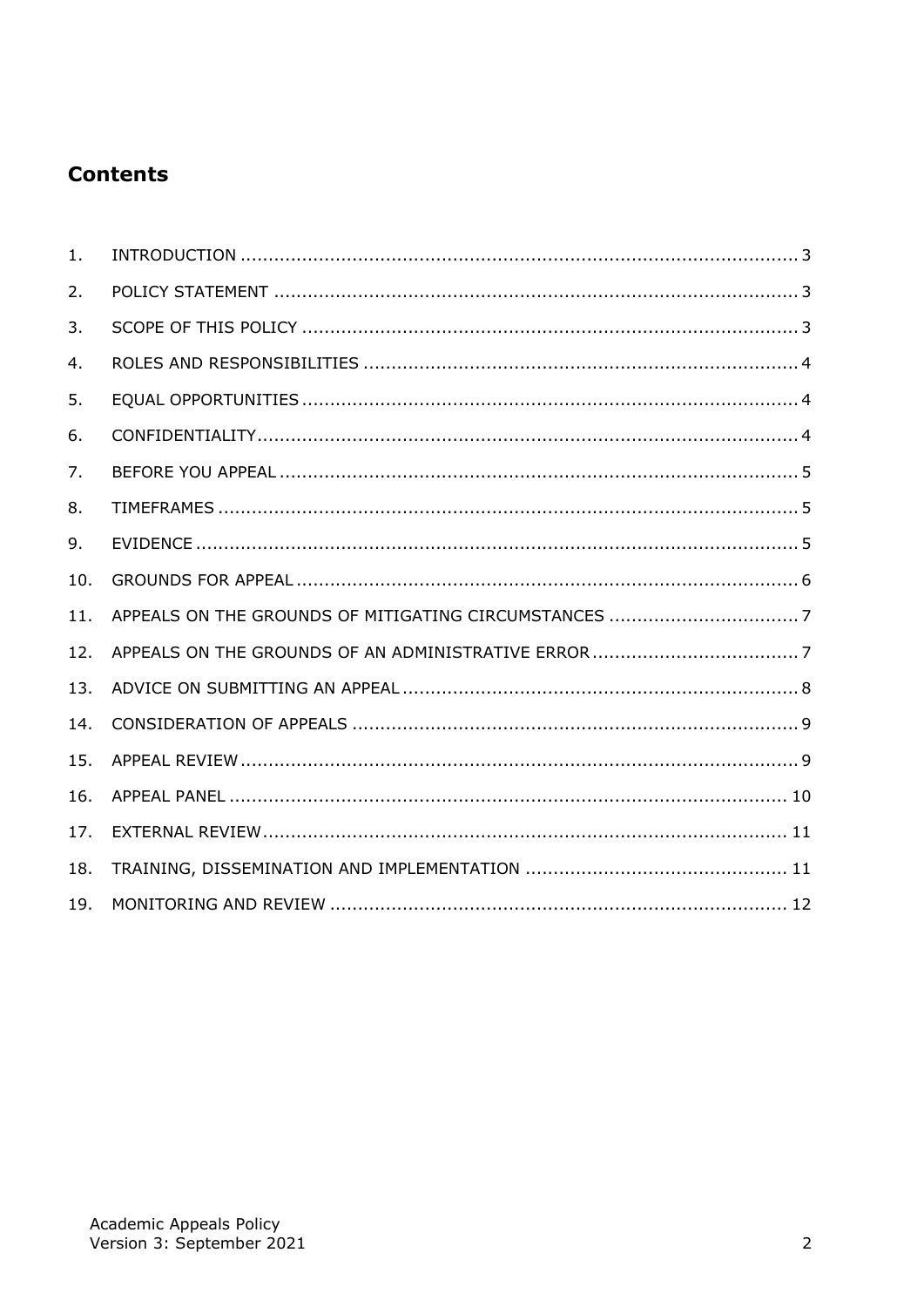#### <span id="page-2-0"></span>**1. INTRODUCTION**

1.1. Occasionally things might go wrong, or you might experience circumstances outside your control which impact on your assessment, award or progression. We have support mechanisms in place to ensure these are dealt with as quickly as possible and you should make use of these at the earliest possible opportunity. The Academic Appeals Policy is intended for cases where no resolution or remedy was possible at an earlier stage.

#### <span id="page-2-1"></span>**2. POLICY STATEMENT**

- 2.1. An Academic Appeal is a process which allows you, in certain circumstances, to ask for a review of an academic decision relating to your progress or award, made by the Assessment Board or an Academic Dishonesty Panel.
- 2.2. To be eligible to submit an Academic Appeal, you must have [grounds](#page-5-0) as described below.
- 2.3. Academic Appeals are handled in accordance with our Academic Regulations [https://tedi-london.ac.uk/policies/] and this Policy adheres to guidance from the [Office of the Independent Adjudicator for Higher Education \(OIA\).](https://www.oiahe.org.uk/)

#### <span id="page-2-2"></span>**3. SCOPE OF THIS POLICY**

- 3.1. This Policy covers all students of The Engineering & Design Institute London (TEDI-London). For the purpose of this Policy, a student is defined as a student registered for an Award of TEDI-London, an Exchange student taking TEDI-London modules for credit as part of their programme elsewhere, or a Student recently Withdrawn as a consequence of one of the related processes.
- 3.2. There is a separate Admissions Appeals Policy [https://tedilondon.ac.uk/policies/] for dealing with admissions issues, and a Student Complaints Policy [https://tedi-london.ac.uk/policies/] for dealing with nonacademic issues.
- 3.3. We may reclassify your Academic Appeal as a Student Complaint or vice versa if we believe that the submission should be within the remit of the other Policy.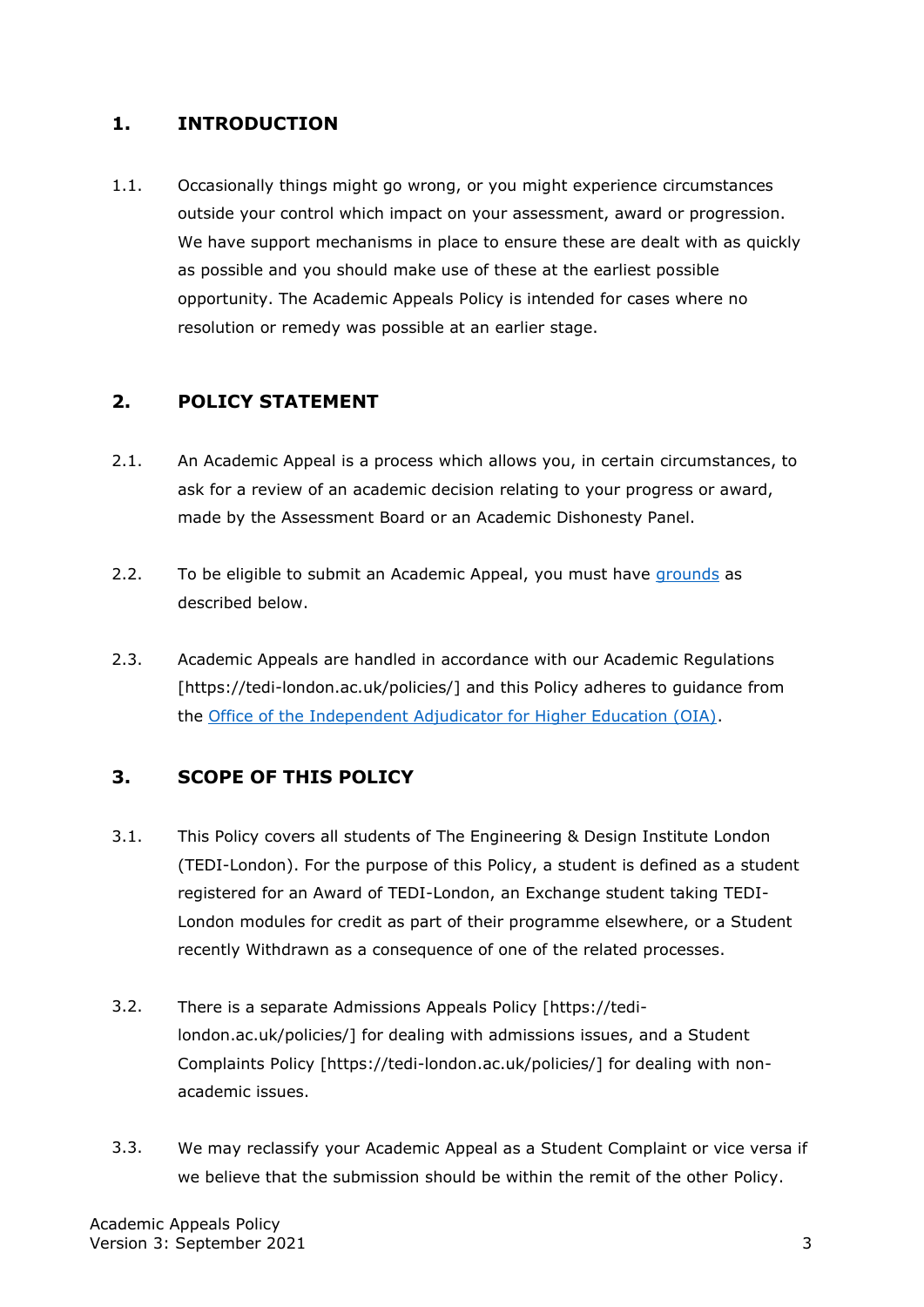3.4. Where legal proceedings are happening in relation to the academic appeal, the academic appeal will be placed on hold until legal proceedings are completed.

#### <span id="page-3-0"></span>**4. ROLES AND RESPONSIBILITIES**

- 4.1. You are responsible for submitting your Academic Appeal on the correct [form](#page-7-0) and within the correct [timeframe.](#page-4-1) You should also ensure that all necessary [evidence](#page-4-2) is included.
- 4.2. The Registry will be responsible for receiving Academic Appeals and for allocating these to be investigated.
- 4.3. The final decision regarding a matter raised under this Academic Appeals Policy or any of the associated Policies will be the final decision of TEDI-London; there is no right to further consideration of the same matter under a different associated Policy.

## <span id="page-3-1"></span>**5. EQUAL OPPORTUNITIES**

- 5.1. This Policy will be operated in accordance with TEDI-London's Equality and Diversity Policy [https://tedi-london.ac.uk/policies/].
- 5.2. We will not treat you less favourably and you will not or suffer any detriment or disadvantage if you submit an Academic Appeal, regardless or not of whether the Appeal is successful.
- 5.3. Academic Appeals Panels will have a reasonable gender balance where possible and will actively consider representation from people from other protected backgrounds.

## <span id="page-3-2"></span>**6. CONFIDENTIALITY**

6.1. Academic Appeals will be handled with an appropriate level of confidentiality, with information released only to those who need it for the purposes of responding to an Appeal.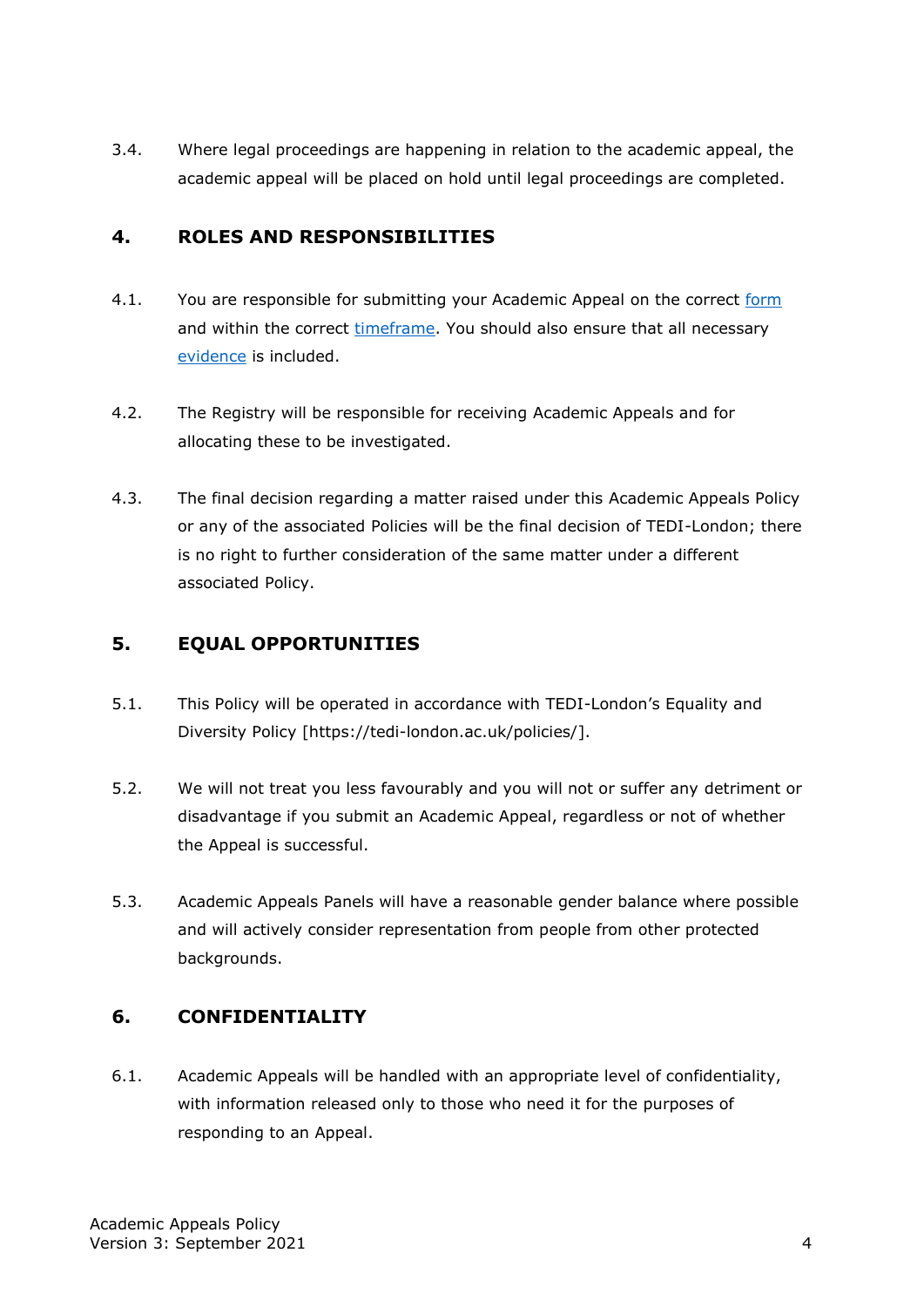6.2. Where it is necessary to obtain information from a third party in relation to the Appeal, we will only give them as much detail about the Appeal as is necessary to obtain the information required from them.

#### <span id="page-4-0"></span>**7. BEFORE YOU APPEAL**

- 7.1. Before submitting an Academic Appeal, make sure that you have sought advice and guidance about your concerns. It may be that there are quick steps that can be taken to resolve your problem or that the Academic Appeals process is not the best way forward. For example, if you are worried that there is an error in the calculation of your marks you can request a mark check; if there is an error, this can be remedied without the need for an Appeal.
- 7.2. The [Student](http://www.culsu.co.uk/advice) Hub can provide independent guidance and support for Appeals. All TEDI-London students are affiliate members of King's College Students' Union (KCLSU), they can also offer support for Appeals.

#### <span id="page-4-1"></span>**8. TIMEFRAMES**

- 8.1. You should submit an Appeal within 10 working days of being notified of the academic decision which you want to challenge. Appeal Reviews should be submitted 10 working days after the outcome of the Appeal.
- 8.2. We will aim to respond to Appeals within 15 working days, and to Appeal Reviews within 15 working days of submission. Where this is not possible you will be notified of any increases to this timeframe.
- 8.3. Timescales may need to be extended if the case being considered is complex. You will be kept informed of any delays to the process throughout.

#### <span id="page-4-2"></span>**9. EVIDENCE**

9.1. If you are submitting evidence with your Appeal, it should be directly relevant to your case. The evidence should be objective, independent and from a third party. It should be valid and capable of verification. All evidence should be written in English or, if not, certifiably translated.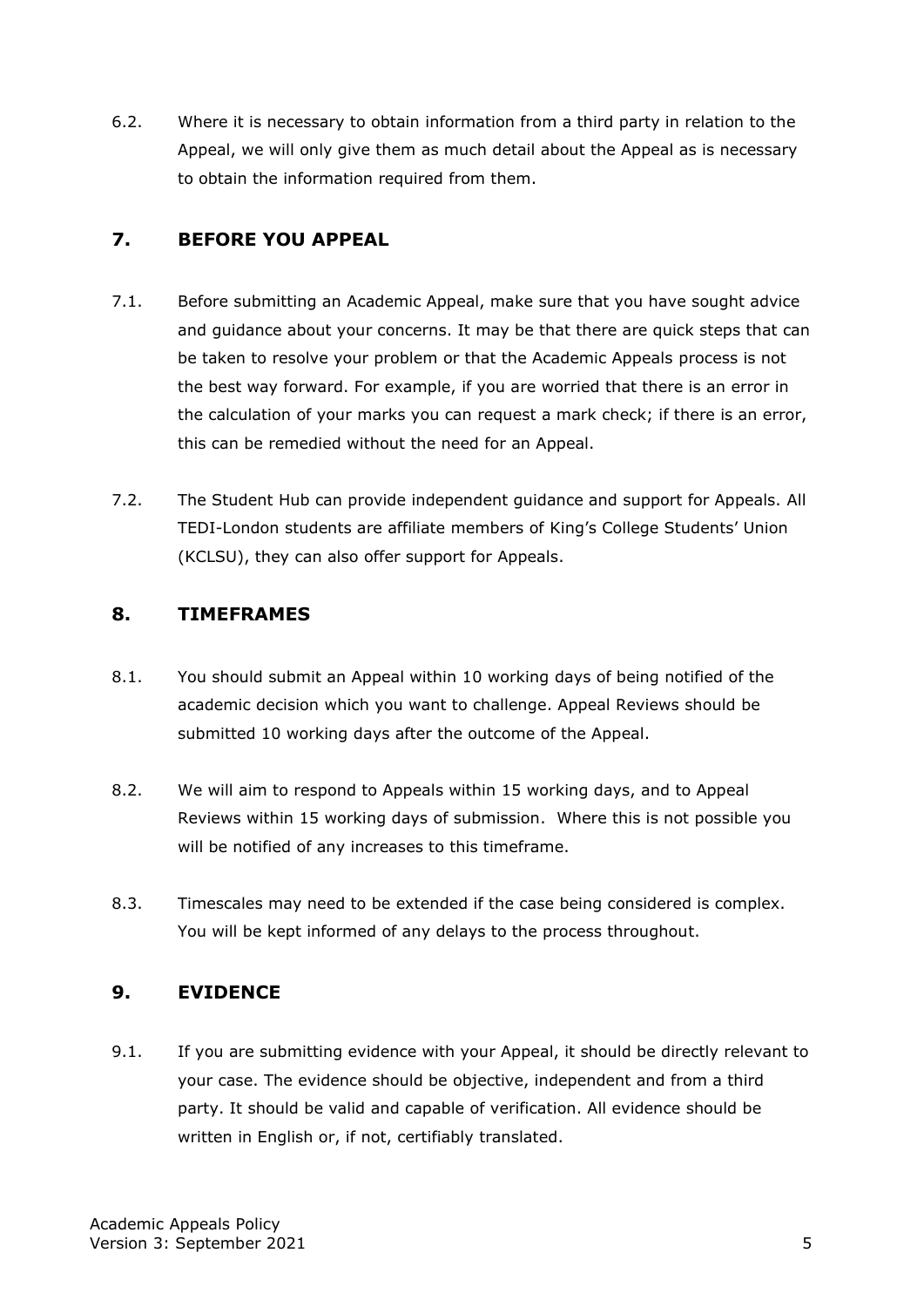- 9.2. If you are unable to submit evidence by the deadline, you should still submit your Appeal without this. You should not delay submitting your Appeal based on not having supporting documentation by the deadline for submission – this will not be considered a valid reason for a late submission of an Appeal. If you need to submit evidence after you submit your Appeal, you will be able to note this during the Appeal submission process and suggest a date by which you hope to provide the evidence.
- 9.3. Evidence should come from an objective third party and relate to facts, not opinion. It should contain:
	- Date that the document was written
	- Signature or evidence that it has come from the person making the statement
	- Evidence that it is independent
	- − Evidence that the person has the experience or expertise to make the statement

#### <span id="page-5-0"></span>**10. GROUNDS FOR APPEAL**

- 10.1. Appeals may only be made on one or both of the following grounds:
	- a. That there was an administrative error, either in the conduct of the assessment, or in the proceedings of the Assessment Board, the handling of a mitigating circumstances claim or the handling of procedures under the Academic Integrity Policy, which was relevant and significant to the decision made by the Assessment Board in respect of your progression; and/or
	- b. That you had previously undisclosed Mitigating Circumstances at the time of the assessment, which:
		- − meet the definition of Mitigating Circumstances as set out in the Mitigating Circumstances Policy [https://tedilondon.ac.uk/policies/], and
		- − were unknown to the Assessment Board, and
		- − were not disclosed via the Mitigating Circumstances Process for a valid reason outside of your control
- 10.2 The following will not be considered grounds for an academic appeal: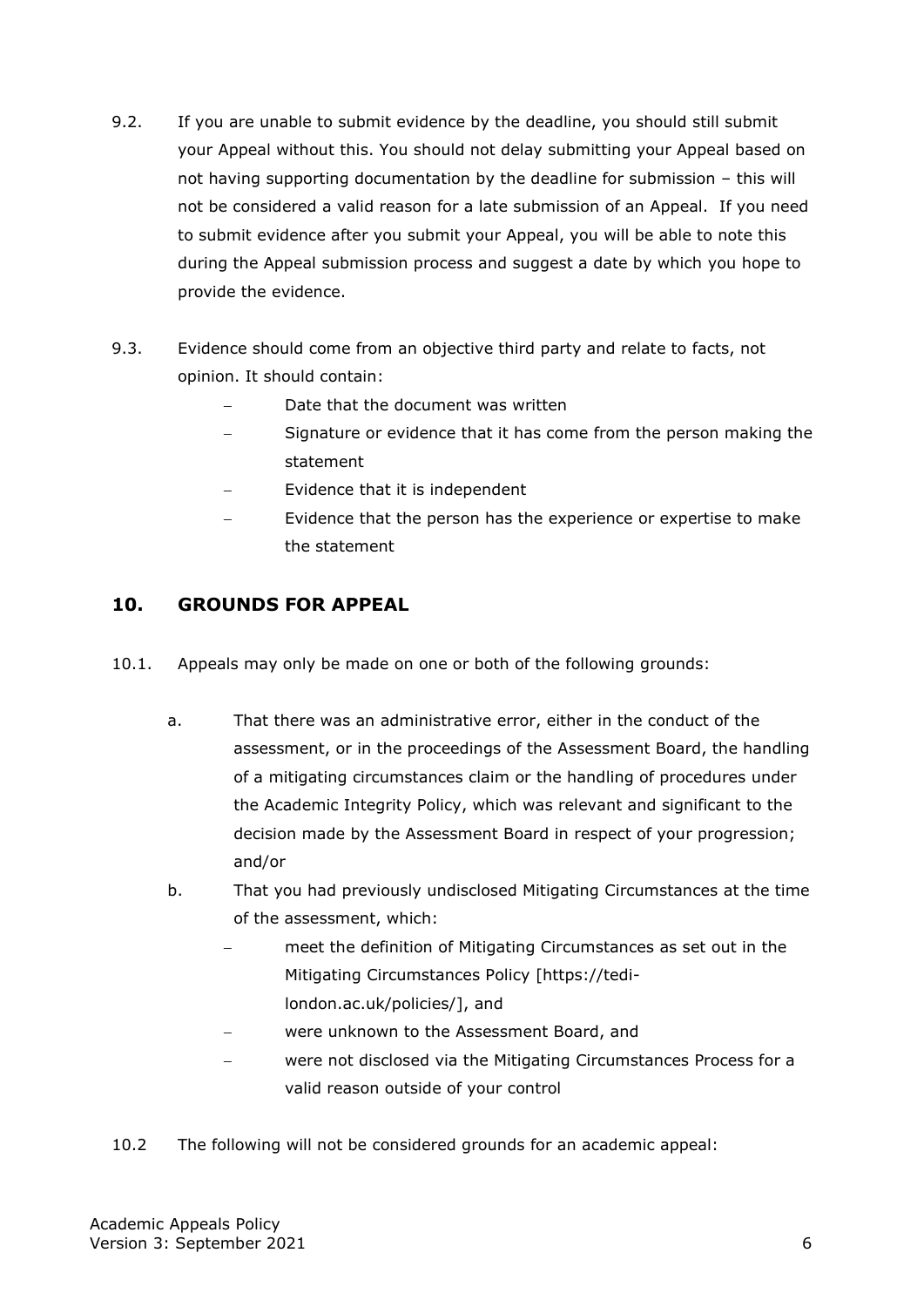- − Academic judgment (the decision made by academic staff on the quality of your work or the criteria being used to mark the work)
- − Disagreement with the conclusions reached by the Mitigating Circumstances Panel or Academic Dishonesty Panel unless there is evidence of administrative error or new information regarding mitigating circumstances as outlined in section 11 and 12 below
- − Academic appeals that are considered frivolous or vexatious. This includes academic appeals that are obsessive, harassing, or repetitive; unrealistic or unreasonable outcomes requested; designed to cause disruption or annoyance; outcomes requested have no serious purpose of value

#### <span id="page-6-0"></span>**11. APPEALS ON THE GROUNDS OF MITIGATING CIRCUMSTANCES**

- 11.1. You should use the Mitigating Circumstances Policy [https://tedilondon.ac.uk/policies/] to inform us of issues that may impact on your performance. You should ensure that you adhere to the deadlines outlined within the Mitigating Circumstances Policy.
- 11.2. If you believe that you had mitigating circumstances which affected your assessment, progression or award and these were undisclosed by you at the time of the event, you can submit an Appeal based on Mitigating Circumstances. You will need to put forward a case for why it would not have been reasonable for us to expect you to disclose the circumstances at the time of the assessment.
- 11.3. We will not usually accept the following as reasons for not submitting a Mitigating Circumstances claim:
	- That you say you were unaware of the process for submitting a Mitigating Circumstances claim at the time; or
	- That you assumed at the time of the assessment that you would not be impacted by an event that you have since decided could count as Mitigating Circumstances.
- 11.4. If you believe that there was an error in the handling of your mitigating circumstance claim you can also submit an appeal.

## <span id="page-6-1"></span>**12. APPEALS ON THE GROUNDS OF AN ADMINISTRATIVE ERROR**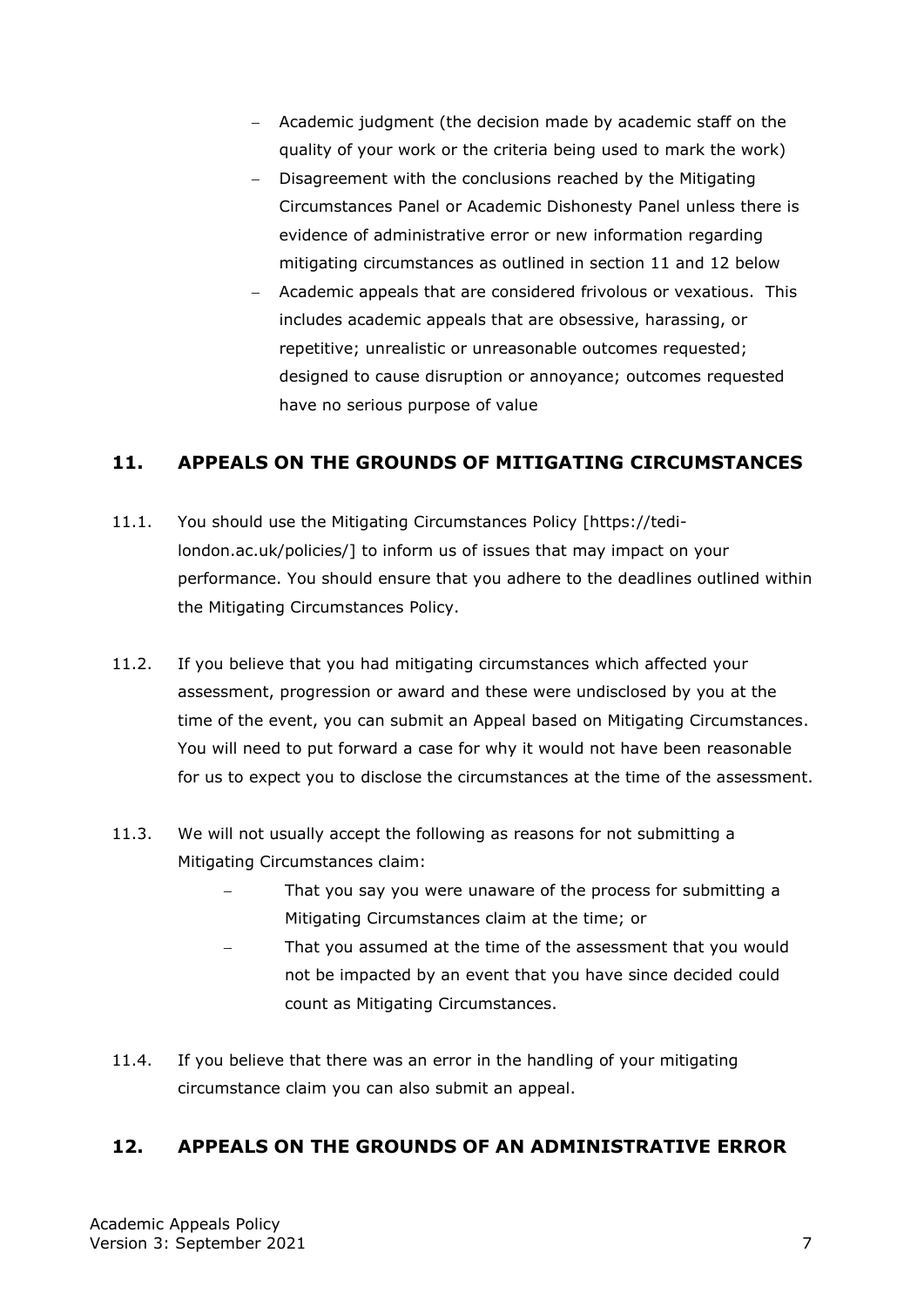- 12.1. An administrative error is a mistake or omission made by TEDI-London in the way an assessment and/or the proceedings of a Assessment Board, mitigating circumstances claim, or procedures under the Academic Dishonesty Panel were handled, which has significantly affected the outcome.
- 12.2. When you receive your results, you will have the opportunity to discuss any concerns with your Personal Tutor in the first instance. If you believe that an administrative error has occurred, you can submit an Appeal. You must clearly explain what administrative error has occurred and how it affected your progression or result and provide copies of any relevant evidence to corroborate your statement where available.
- 12.3. An administrative error must be relevant and significant to the decision made:
	- **Relevance** indicates that the evidence is directly relevant to the case you are making. For example, a note from a friend saying you are upset about your examination would not be relevant, whereas a note from the examination invigilator confirming that there was a page missing from your examination questions would.
	- **Significance** means that the error is likely to impact on the decision made regarding your progression or award. For example an error in the information sent to you resulting in you arriving late for an examination or without the texts you were allowed to refer to would be significant, whereas a typing error which did not alter the meaning of the information sent to you would not.

## <span id="page-7-0"></span>**13. ADVICE ON SUBMITTING AN APPEAL**

- 13.1. You will be required to state your preferred outcome of either correction of an administrative error or an opportunity to be reassessed. Your preference will be taken into consideration however, the agreed outcome will be based on what is practical and so may differ to the preference stated. You will be given an opportunity to explain if a different solution won't be practical for you.
- 13.2. You should keep your supporting statements clear and to the point. A longer statement won't necessarily strengthen your case and may make it difficult for the reviewers to determine the salient points of your case. The Student Hub can support you with writing your application.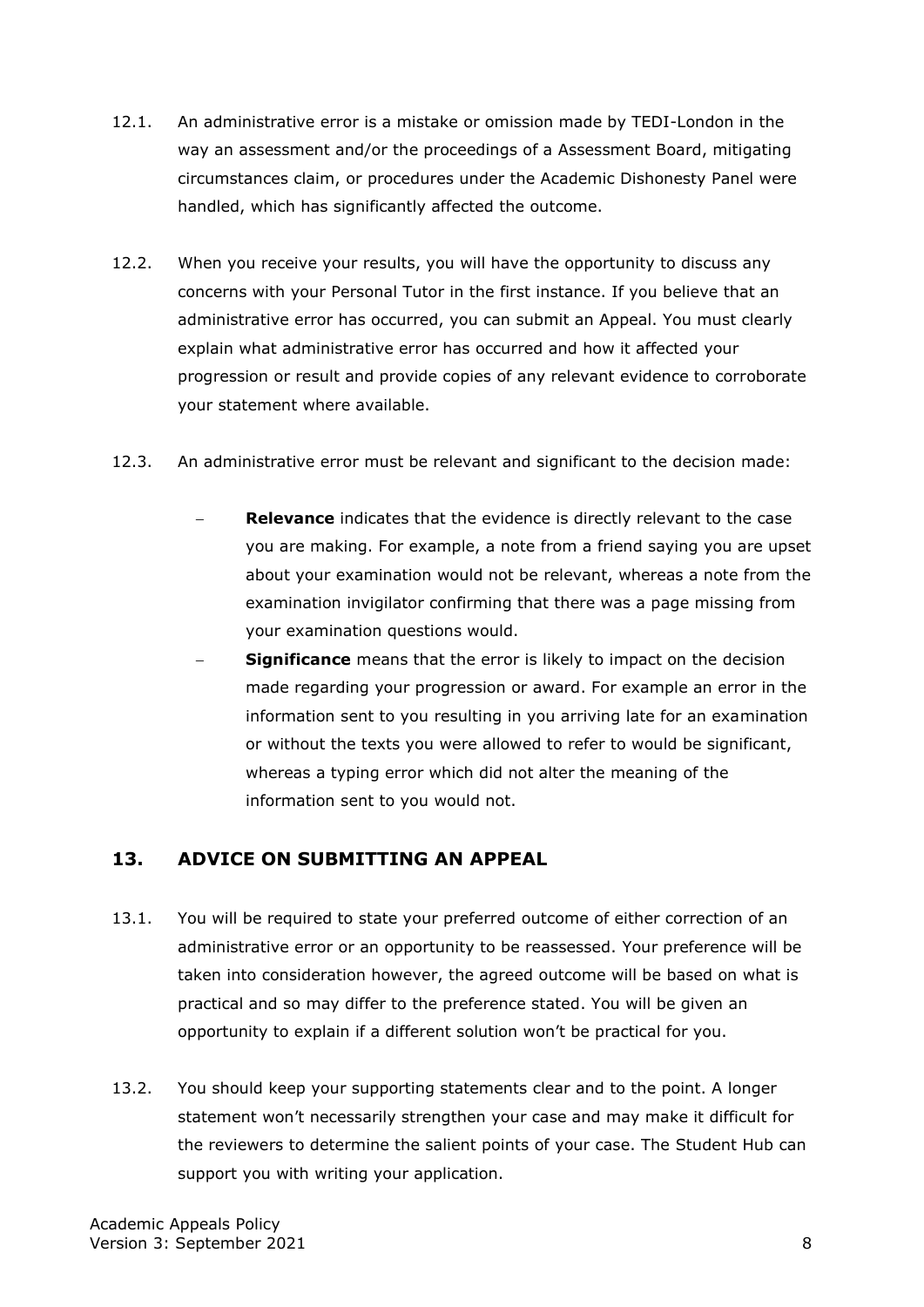## <span id="page-8-0"></span>**14. CONSIDERATION OF APPEALS**

- 14.1. Your Appeal will be considered by someone who was not involved in the decision that you are appealing.
- 14.2. The Appeal Process includes an **Initial Scrutiny** to enable a quicker process where appropriate. Referral to a Panel is usually reserved for cases which cannot be decided during the Initial Scrutiny.
- 14.3. The Initial Scrutiny will be conducted by two members of staff, who will determine if the Appeal should be:
	- a. Upheld, and immediate corrective action taken by the Chair of the Assessment Board to rectify the issue
	- b. Upheld with a recommendation made to the Assessment Board that you should be given an opportunity to be reassessed
	- c. Considered via the Mitigating Circumstances Process
	- d. Returned to you with a request for further information
	- e. Rejected because the form was incomplete, incorrect, not accompanied by supporting evidence, or did not demonstrate grounds for appeal
	- f. Referred for consideration to an Appeal Panel.
- 14.4. You should receive the outcome of the Initial Scrutiny within 15 working days of receipt of the submission of your Appeal. Where this is not possible you will be notified of any increases to this timeframe.
- 14.5. If you are unhappy with the outcome, you can request a Review.

#### <span id="page-8-1"></span>**15. APPEAL REVIEW**

- 15.1. If you are dissatisfied with the outcome of your Academic Appeal, you can request a **Review** of the decision on one or both of the following grounds:
	- a. That there was an error in the proceedings of the Appeal which affected the decision on your Appeal; and/or
	- b. That new information has become available which could not have been made known in the original Appeal for a demonstrated, valid and overriding reason.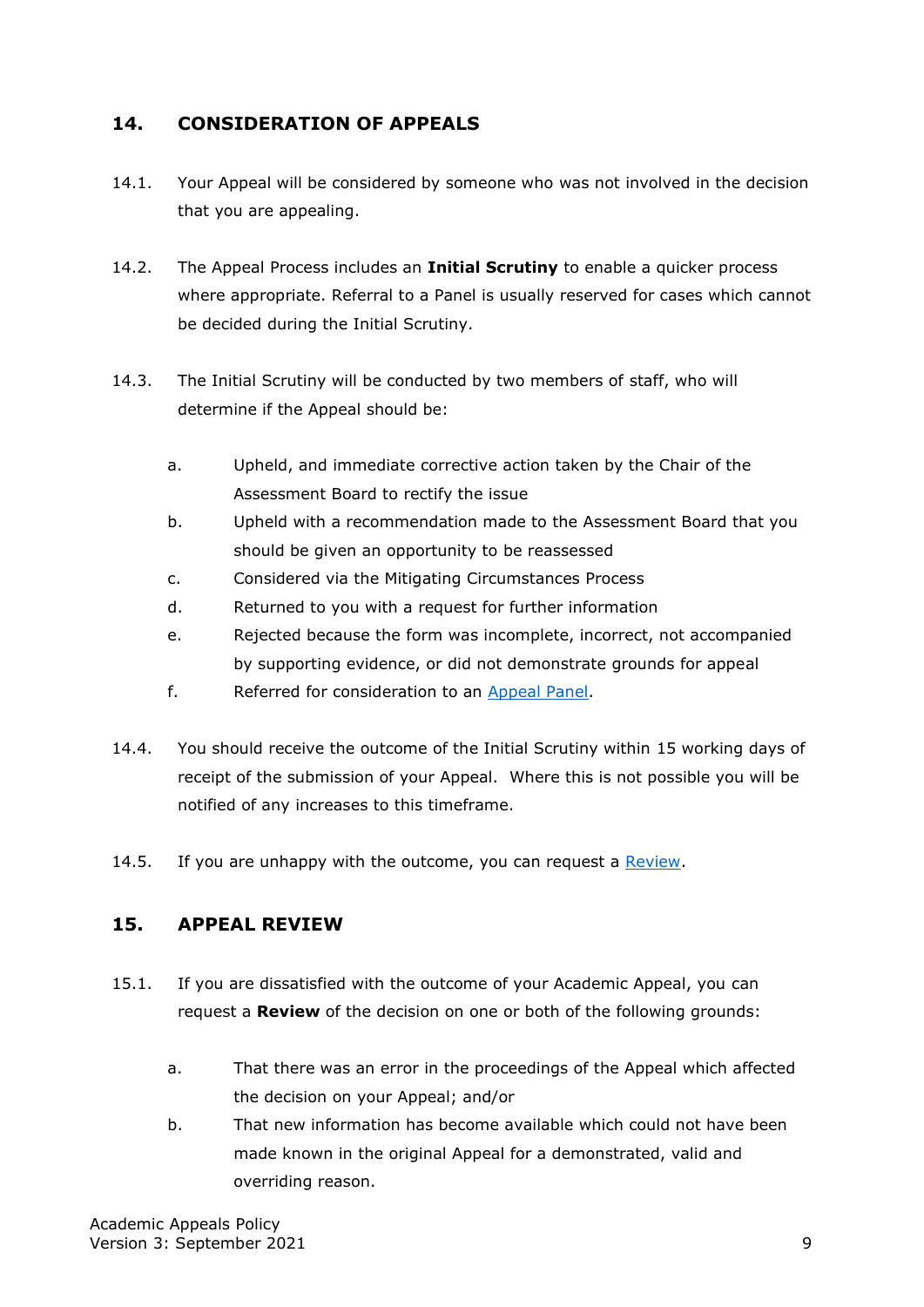- 15.2. You should submit a request for Review within 10 working days of receiving the outcome of your Academic Appeal.
- 15.3. The Appeal Review is a review of the Academic Appeal process. It will not consider the issues afresh or involve further investigation.
- 15.4. The Appeal Review will receive Initial Scrutiny from two members of staff who will determine whether the Appeal Review can be:
	- a. Upheld, and immediate corrective action taken by the person who made the decision on the Academic Appeal to rectify the issue
	- b. Upheld and referred to an appropriate body for consideration. This might be the Assessment Board, or a Panel, depending on the stage the Academic Appeal reached in the process
	- c. Referred to an Appeal Panel
	- d. Returned to you with a request for further information
	- e. Rejected because the form was incomplete, incorrect, not accompanied by supporting evidence, or did not demonstrate grounds for appeal.
- 15.5. A Completion of Procedures letter will be issued at the end of the Academic Appeal Review Stage. The final decision regarding a matter raised under this Academic Appeals Process will be the final decision of TEDI-London; there is no right to further consideration of the same matter under a different associated Policy or Process.

#### <span id="page-9-0"></span>**16. APPEAL PANEL**

- 16.1. If your appeal is referred to a Panel, the Panel will be convened within 15 working days of the outcome of the Initial Scrutiny being communicated to you. Where this is not possible you will be notified of any increases to this timeframe.
- 16.2. The Panel will have three members, and a member of Academic Board will act as Chair. The Appeal Panel Secretary will be a member of the Registry. The Secretary will attend to advise the panel on relevant Regulations, Policy and Process, and to take notes.
- 16.3. You will be invited to attend the Panel and should attend yourself; you will not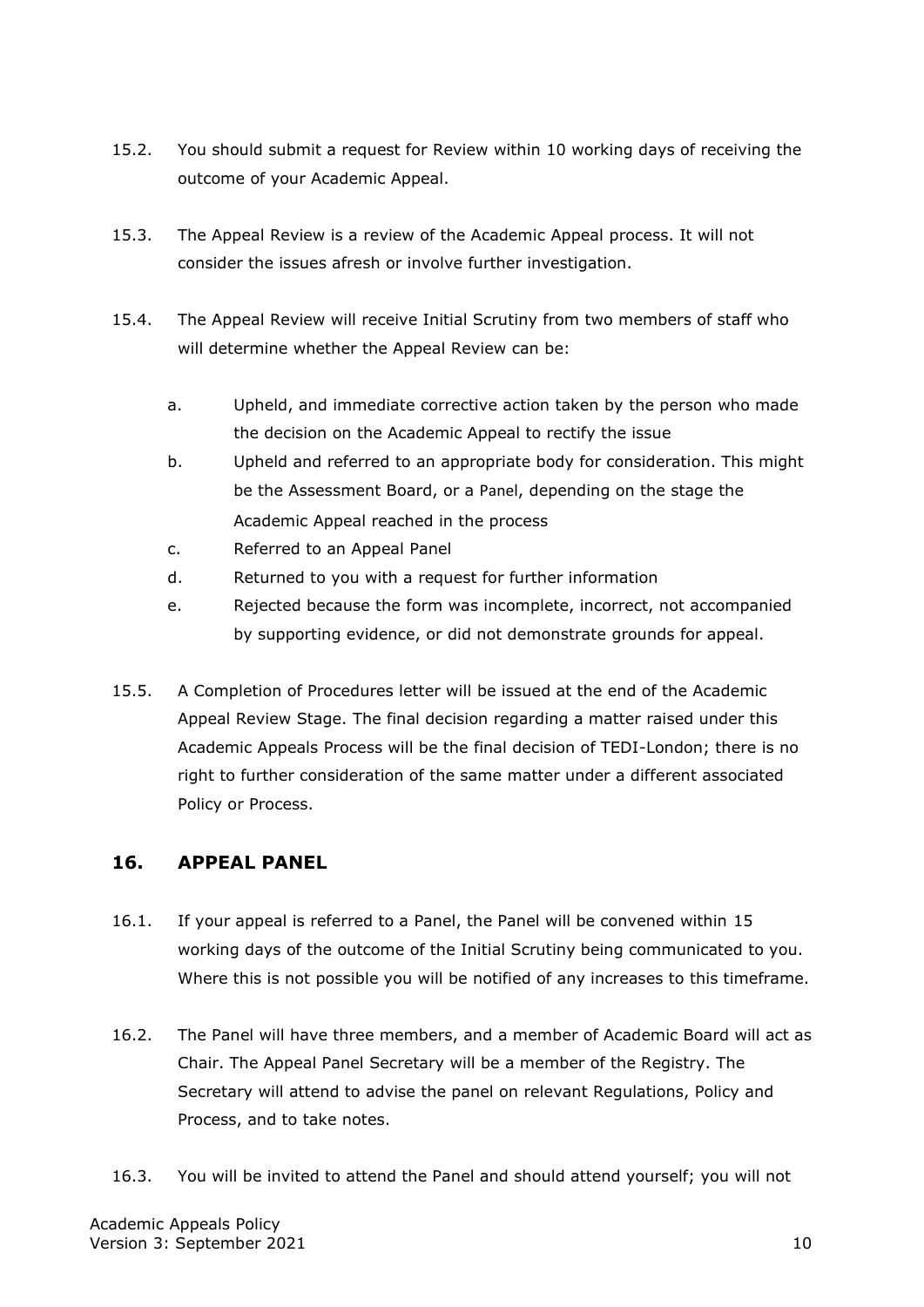usually be allowed to send a representative in your absence; this is not allowed unless there are exceptional circumstances. In these cases, you should ask permission from the Chair via the Secretary.

- 16.4. You may bring someone with you to the Panel. You should advise the Secretary of their name, relationship to you, and the reason that they will be attending, at least 2 working days before the Panel takes place.
- 16.5. If you choose not to attend, or do not attend without notifying the Panel of valid reasons for your absence, the Panel will meet in your absence.
- 16.6. The possible outcomes of a Panel are for the Appeal to be:
	- a. Upheld with a recommendation made to the Assessment Board that you should be reassessed some or all your failed assessments as a first attempt, reinstating you on the programme if necessary
	- b. Upheld with referral of the case back to the Assessment Board with commentary. Note that the panel is not allowed to recommend changes to your original mark(s)
	- c. Rejected on the grounds that the grounds have not been met.
- 16.7. We will write to you with the outcome of the Appeal Panel and the reason for the decision within 5 working days. Where this is not possible you will be notified of any increases to this timeframe.
- 16.8. The outcome of the Panel will be communicated to the Assessment Board.

#### <span id="page-10-0"></span>**17. EXTERNAL REVIEW**

17.1. Once our internal procedures have been concluded, if you are not satisfied with the outcome of your Appeal Review, you have the option to apply to the [Office of](http://www.oiahe.org.uk/)  [the Independent Adjudicator for Higher Education](http://www.oiahe.org.uk/) for an external review of our decision. The Completion of Procedures letter will explain how to do this.

## <span id="page-10-1"></span>**18. TRAINING, DISSEMINATION AND IMPLEMENTATION**

18.1. All TEDI-London staff will be made aware of this Policy at induction.